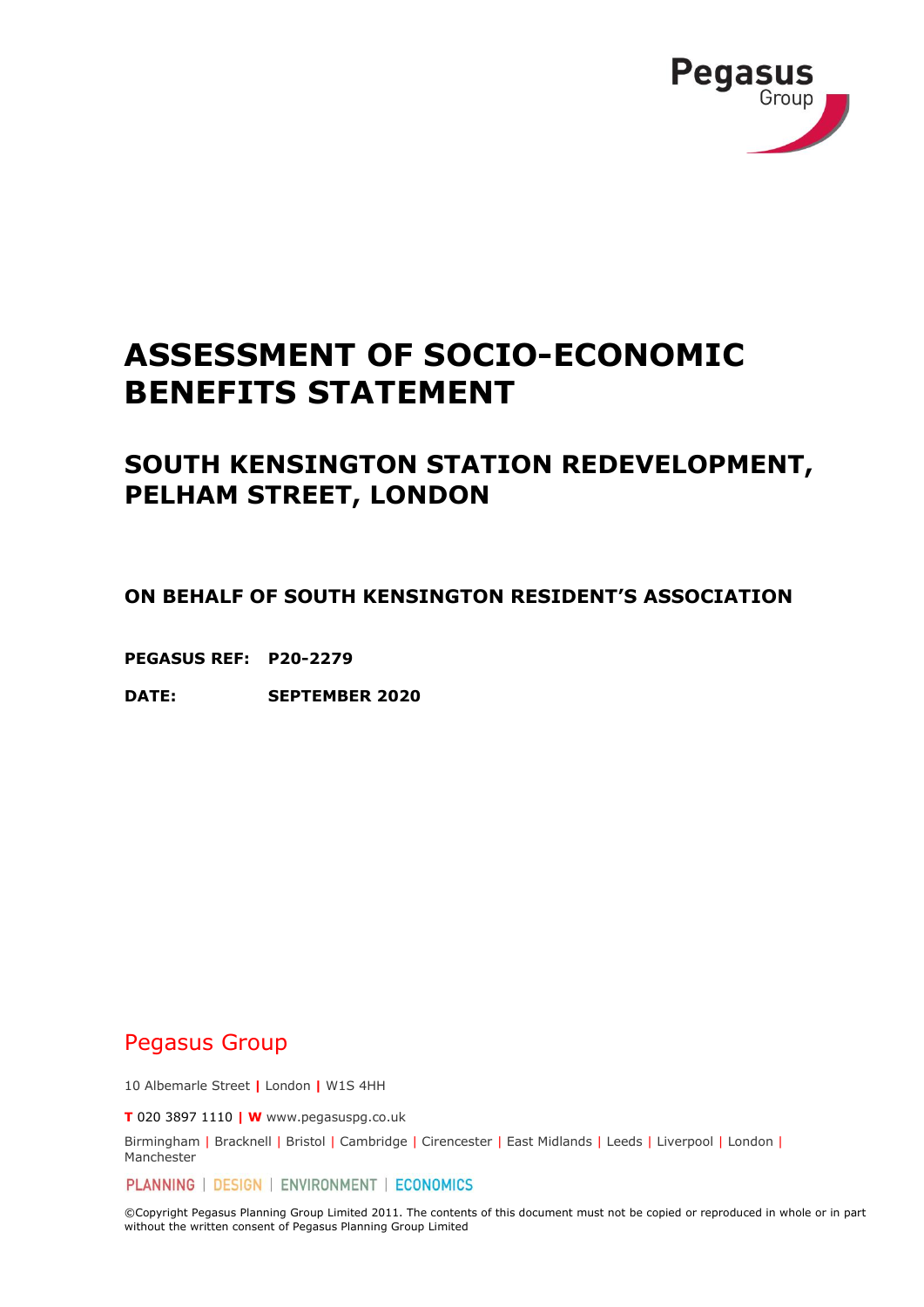

# **CONTENTS:**

Page No:

| 1. | INTRODUCTION                  |                                     |
|----|-------------------------------|-------------------------------------|
| 2. | IMPACTS OF CONSTRUCTION PHASE | <b>ERROR! BOOKMARK NOT DEFINED.</b> |
| 3. | OPERTIONAL IMPACTS            | 8                                   |
|    | 4. COVID-19 AND CONCLUSION    | 14                                  |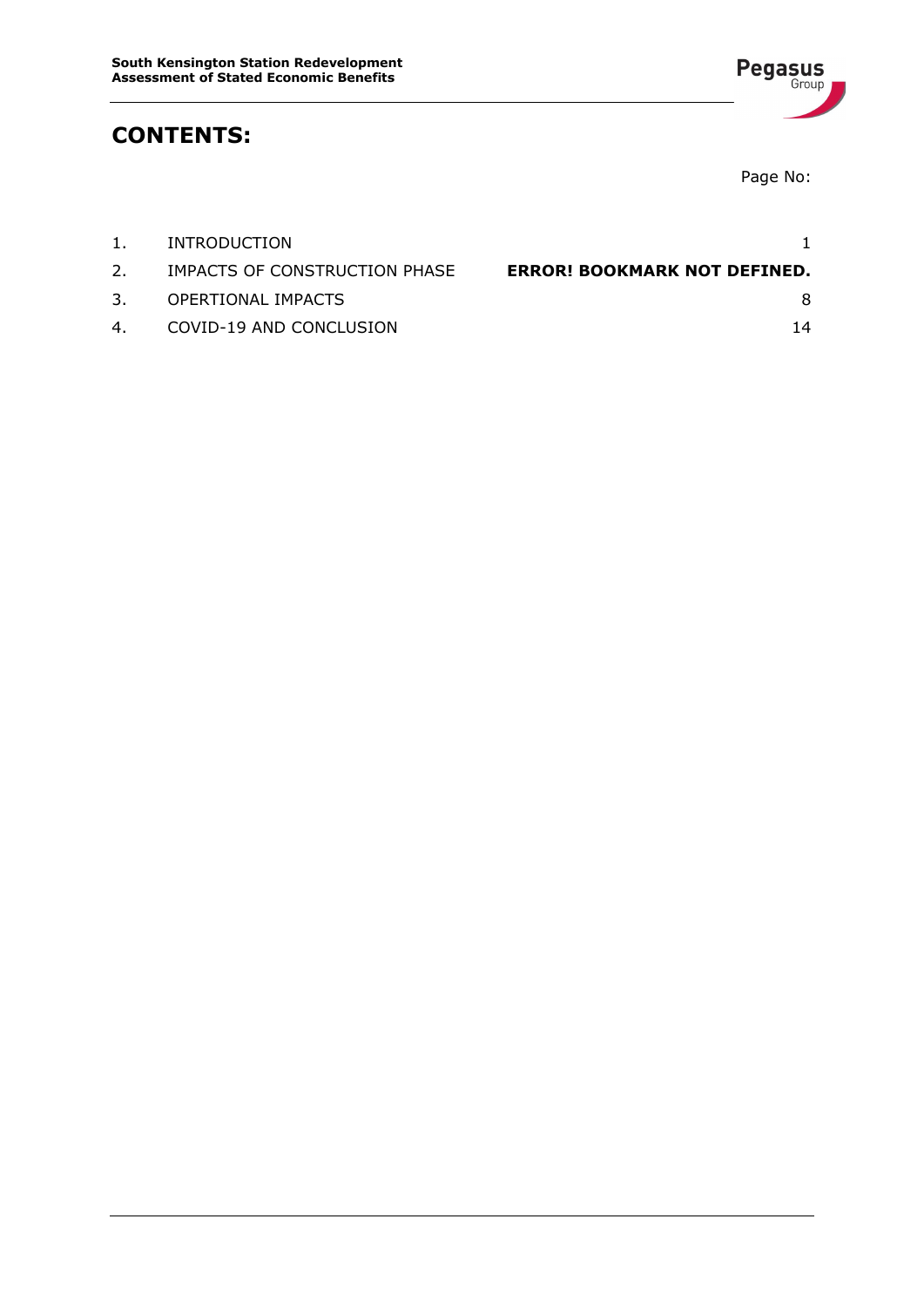# <span id="page-2-0"></span>**1. INTRODUCTION**

- 1.1 This report is prepared on behalf of South Kensington Resident's Association in relation to a proposed redevelopment of the station area around South Kensington Underground Station, by Transport for London and Native Land Ltd. These parties are the applicants of a planning application (ref PP/20/03216) for the development and will be referred to in this report as 'the applicants.' The scheme is referred to as the Around Station Development (ASD) and is referenced thus in the remainder of this report.
- 1.2 The scheme comprises a mixed use, commercial led development made up of the following:
	- 2,187m2 of office floorspace
	- 1,674m2 of retail floorspace
	- 50 residential units including 17 which are planned to be affordable units.
- 1.3 To support the planning application, a Socio-Economic Benefits Statement (the statement) has been prepared on behalf of the applicant by consultancy Hatch Regeneris.
- 1.4 The purpose of the statement is to set out the economic and social benefits that are expected to arise from the proposed development. These are categorised into three sections as follows:
	- Temporary benefits relating to construction of the scheme.
	- Operational benefits arising once the proposed scheme is fully occupied and operating as intended.
	- Fiscal benefits arising from tax revenues generated when the scheme is fully occupied, including business rates and council tax.
- 1.5 The statement uses recognised techniques and approaches for determining certain outputs that may arise directly and indirectly from development schemes such as the one proposed at South Kensington.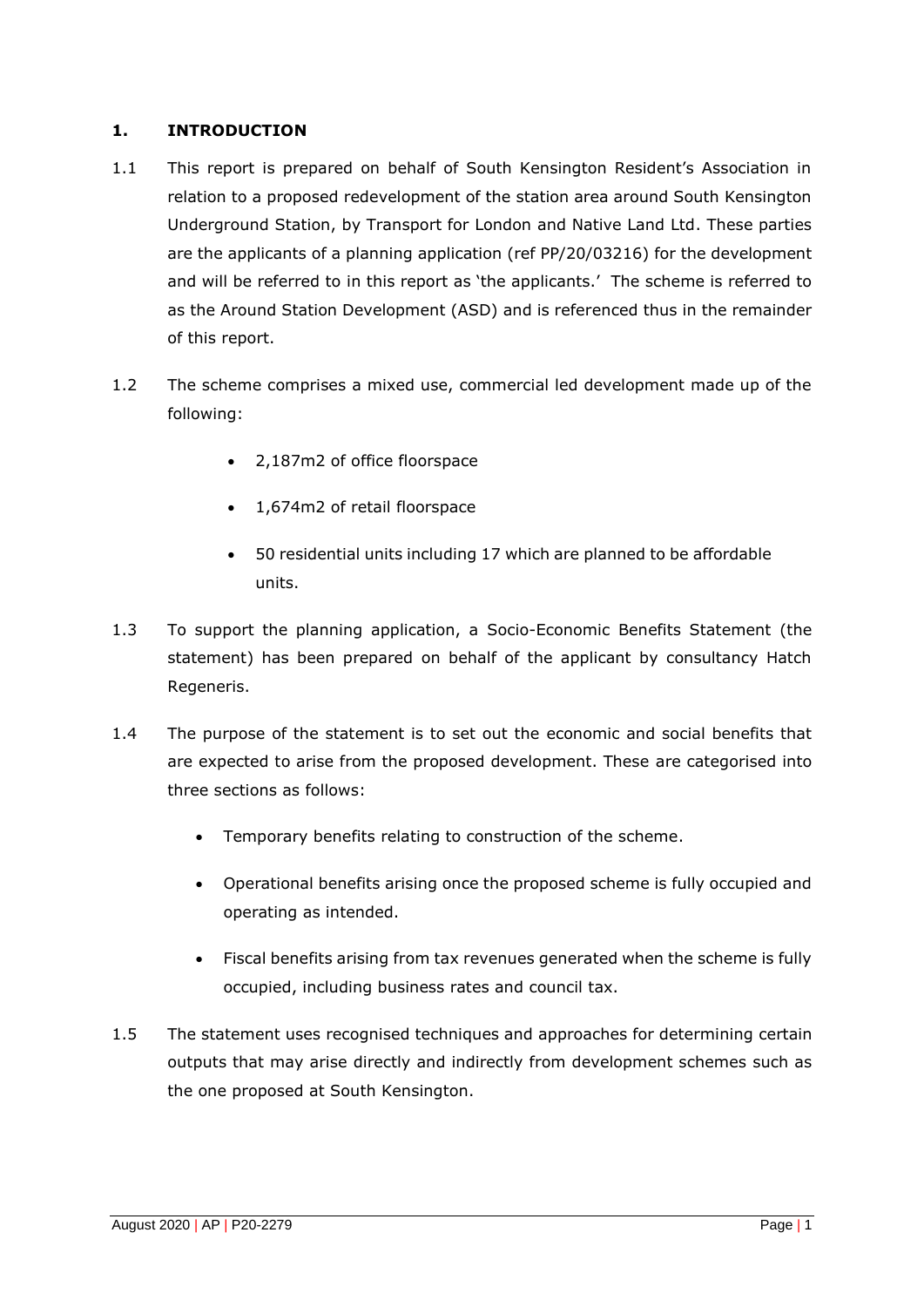- 1.6 The statement makes clear that only total gross outputs are calculated, and that no attempt is made to establish an overall assessment of the **net benefits** of the scheme. 1
- 1.7 To do this, further recognised techniques and approaches are required that take account of temporary costs incurred, displacement factors, leakage factors for example.
- 1.8 The objective of this assessment to address the impacts of the scheme such that proposal's final, net benefits can be fully understood.
- 1.9 As such, the report structure will mirror the three sections of assessed benefits as outlined above (1.4).

 $1$  Footnote no.1 in the Hatch Regeneris report and paragraph 4.3 states that only gross impacts are assessed in the report summary and in its estimation of the development's economic and social benefits.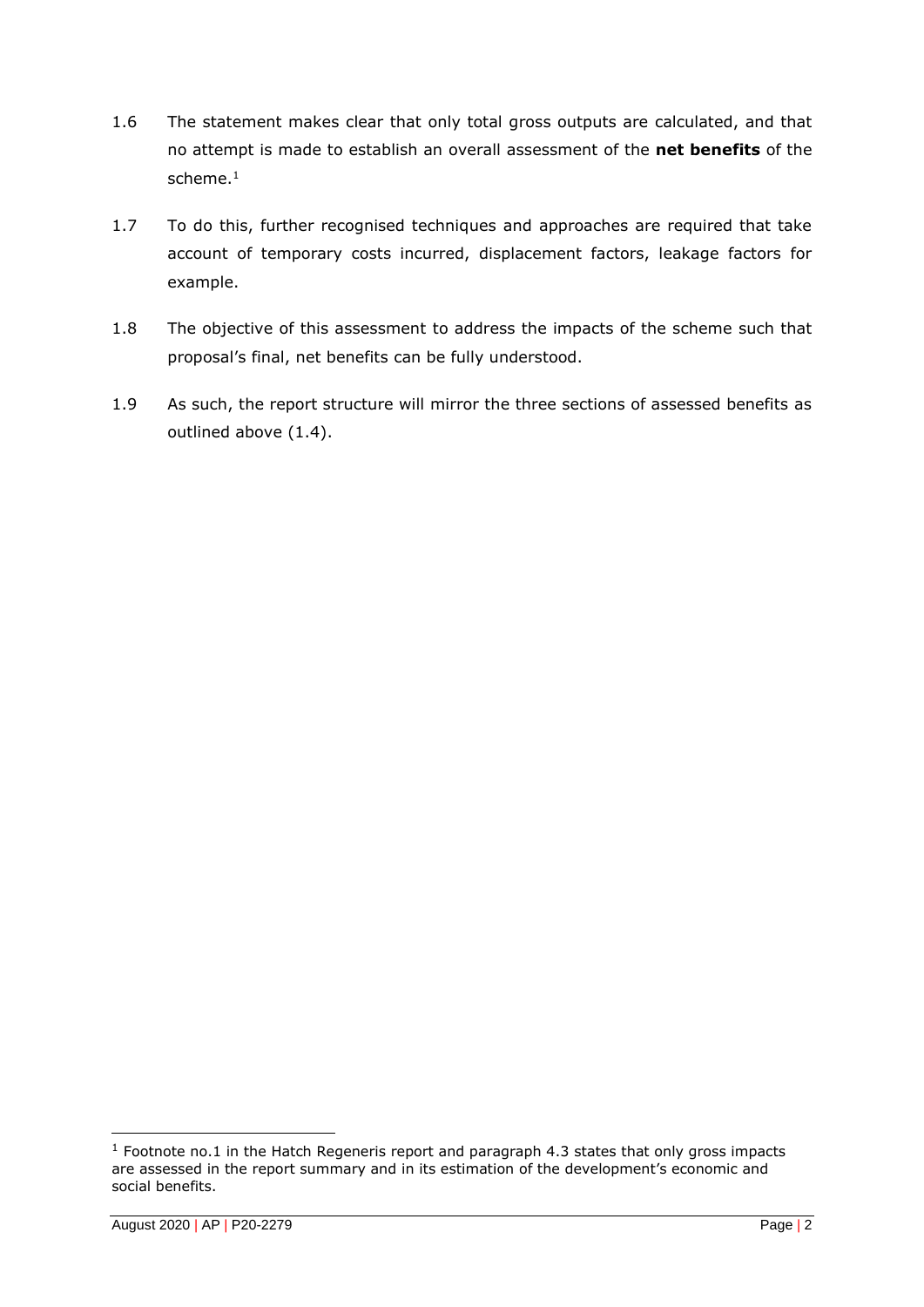### **2. IMPACTS OF CONSTRUCTION PHASE**

- 2.1 The statement estimates the construction of the development will generate 465 jobs over an approximate 30-month build phase. The cost of the loss of employment space during the build phase is not accounted for.
- 2.2 The employment estimates are based on labour coefficients for the number of workers required per  $E1m$  of construction investment, contained within a quidance note by the Homes and Communities Agency, based on 2011 prices. Between 2011 and 2019, the BCIS Tender Price Index has increased  $48\%^2$  and as such construction labour coefficients from 2011 cannot produce estimates that can be afforded much confidence.
- 2.3 Furthermore, a study of similar construction labour coefficients in 2012 by the Association of Researchers in Construction Management<sup>3</sup>, found that the job creation numbers were over-estimated in 7 out of 8 projects studied. Overestimates ranged from around 50% to 270% higher from the number forecast and advertised at inception to the number actually used on completion.
- 2.4 For a more up-to-date approach for estimating construction employment, an alternative approach used is to divide project cost by turnover per construction employee. This can be calculated using up-to-date, regional data, thus ensuring more geographically relevant - as well as more timely - data.
- 2.5 Data for construction turnover and number of employees is available from Business Population estimates provided by the Office for National Statistics, provided up to 2019. Construction turnover in London in 2019 was roughly £71 billion and total sector employment was 309,000. This means that the sector as a whole in London generated £229,049 for every employee.
- 2.6 On this basis, we believe a more appropriate estimate for a project costing £80m is for 349 construction jobs per year. This is 116 fewer jobs per year than the 2011 based HCA labour coefficients used in the Socio-Economic Statement.
- 2.7 The statement further makes clear that the loss of employment space is not assessed, stating that the study;

<sup>2</sup> Building Costs Information Survey, produced by RICS

<sup>3</sup> Forbes.D, El-Haram.M, Horner.M, Lilley.S, *Forecasting the number of jobs created through construction,* September 2012, Edinburgh. [http://www.arcom.ac.uk/-docs/proceedings/ar2012-](http://www.arcom.ac.uk/-docs/proceedings/ar2012-0317-0326_Forbes_El-Haram_Horner_Lilley.pdf) [0317-0326\\_Forbes\\_El-Haram\\_Horner\\_Lilley.pdf](http://www.arcom.ac.uk/-docs/proceedings/ar2012-0317-0326_Forbes_El-Haram_Horner_Lilley.pdf)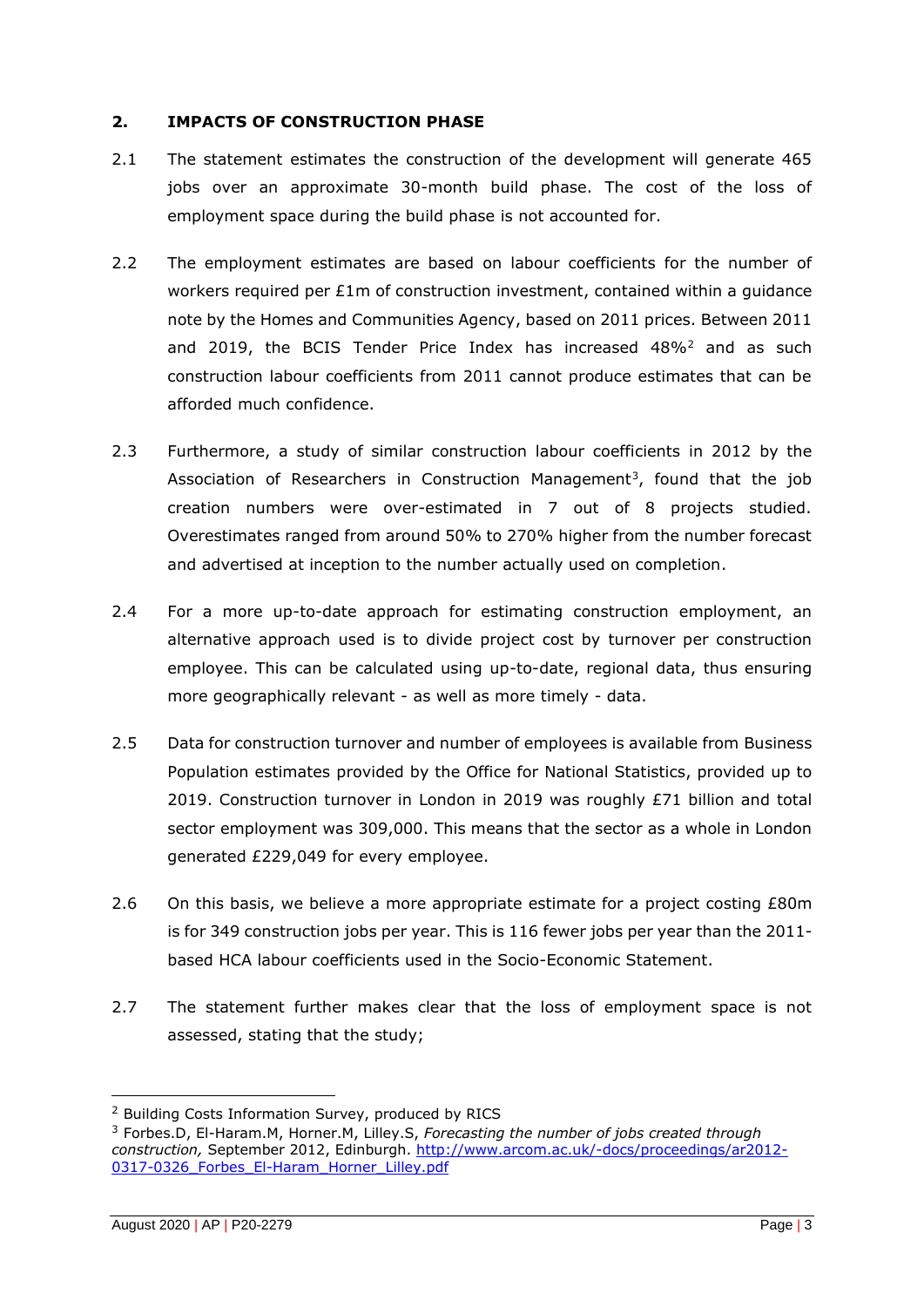*"does not consider the loss of employment floorspace and/or revenue resulting from the redevelopment… throughout the Proposed Development's construction phase."*

- 2.8 Using the employment densities applied in the statement, the current retail units totalling 1,738sq m of floorspace, would support up to 87 FTE jobs. The small amount of existing office space, amounting to 136sq m, could support around 10 FTE jobs, again based on the employment densities used in the statement.
- 2.9 On this basis it is possible to assess the temporary external costs of the proposal during the build phase which can be weighed against the benefits to obtain a more complete picture of the **net** economic impacts at the construction phase.
- 2.10 It is also possible to calculate the loss of business rates and Council tax resulting from the closure of commercial and residential spaces during the build phase which is expected to be 33 months<sup>4</sup>.

| <b>Property</b>  | No.            | <b>Retail</b> | <b>Office</b> | <b>Multiplier</b> | <b>Rates Charge</b> |
|------------------|----------------|---------------|---------------|-------------------|---------------------|
| Thurloe St       | 24             |               | 27250         | 0.491             | 13379.75            |
| Basement         | 24             | 60000         |               | 0.504             | 30240               |
|                  | 28             | 38500         |               | 0.491             | 18903.5             |
|                  | $32 - 34$      | 98000         |               | 0.504             | 49392               |
|                  | 30             |               | 39250         | 0.491             | 19271.75            |
|                  | 20             | 70500         |               | 0.504             | 35532               |
|                  | 22             | 53000         |               | 0.504             | 26712               |
|                  | 26             | 56500         |               | 0.504             | 28476               |
|                  | 28             | 38500         |               | 0.491             | 18903.5             |
|                  | 36             | 44750         |               | 0.491             | 21972.25            |
|                  | 38-40          | 77500         |               | 0.504             | 39060               |
|                  | 42-44          | 38500         |               | 0.491             | 18903.5             |
|                  | 46             | 70500         |               | 0.504             | 35532               |
| Pelham           | $1 - 3$        | 66500         |               | 0.504             | 33516               |
|                  | $5 - 7$        | 66500         |               | 0.504             | 33516               |
|                  | 9              | 30250         |               | 0.491             | 14852.75            |
|                  | 41             | 6400          |               | 0.491             | 3142.4              |
| <b>SK Arcade</b> | $\mathbf 1$    | 22250         |               | 0.491             | 10924.75            |
|                  | 13             | 36000         |               | 0.491             | 17676               |
|                  | 5              | 39250         |               | 0.491             | 19271.75            |
|                  | $\overline{2}$ | 25250         |               | 0.491             | 12397.75            |
|                  | $4 - 6$        | 117000        |               | 0.504             | 58968               |
|                  | 10             | 25750         |               | 0.491             | 12643.25            |

**Table 2.1: Business Rates at development's existing commercial spaces** 

<sup>4</sup> Construction phase estimate from planning application documents, Financial Viability Assessment, Part 1.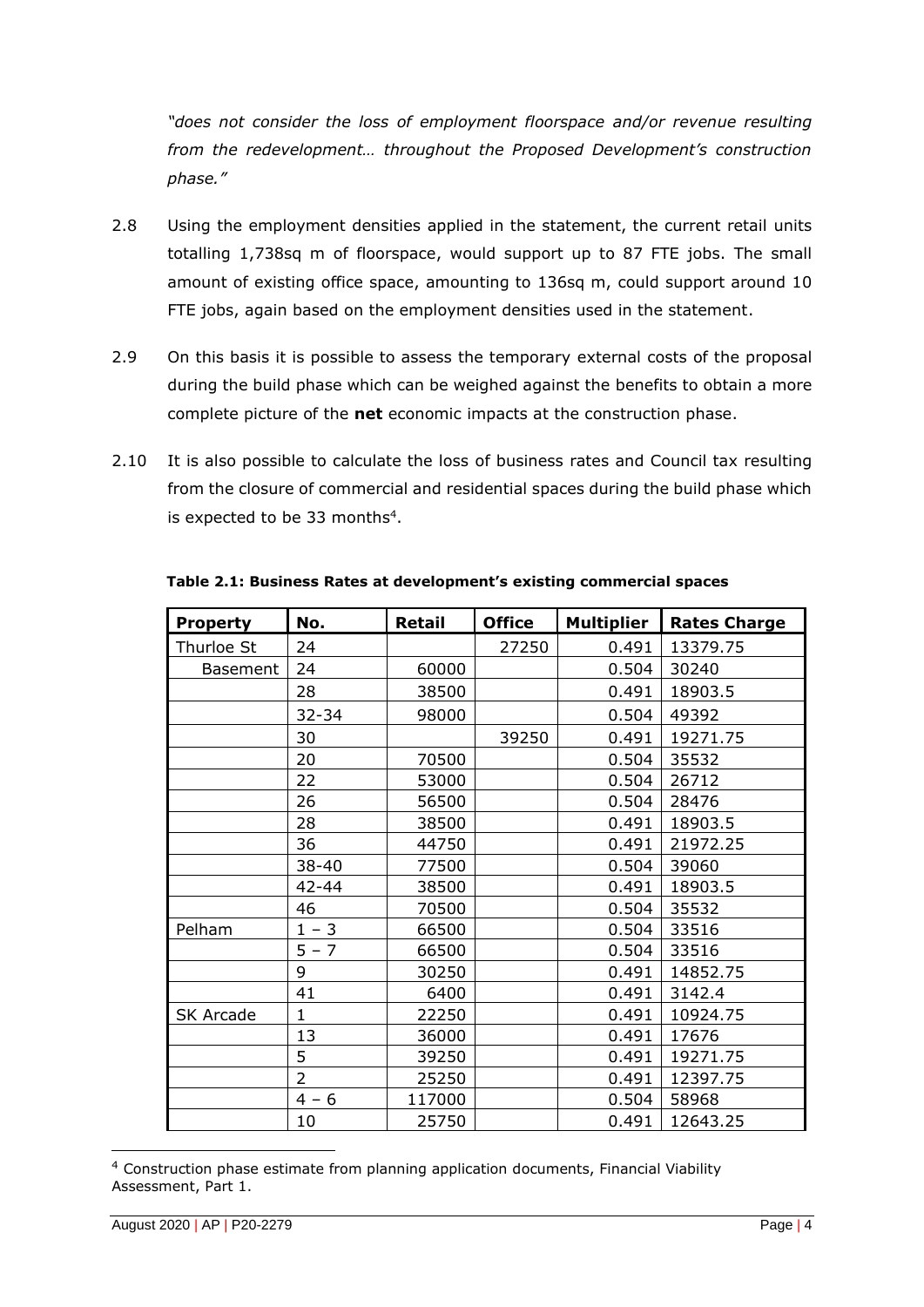|                                                         | 7 – 11 | 114000 |  | $0.504$   57456    |  |              |
|---------------------------------------------------------|--------|--------|--|--------------------|--|--------------|
|                                                         |        | 42750  |  | $0.491$   20990.25 |  |              |
|                                                         |        |        |  |                    |  |              |
|                                                         |        |        |  |                    |  | £ 651,633.15 |
| Course bttps://www.gov.uk/coloulate.your.business.rates |        |        |  |                    |  |              |

Source:<https://www.gov.uk/calculate-your-business-rates>

- 2.11 Over the complete build phase therefore, it can be said that there will be a total loss of business rates of approximately  $£1.8m$ , which represents a loss of just under £1m to the exchequer and to the Borough respectively.
- 2.12 For Council Tax, taking an average Band C rate for the 25 existing flats, this amounts to just under £75,600 in tax foregone over the complete build phase.
- 2.13 The statement calculates additional expenditure of construction workers in the area during the build phase. Similarly, it is possible to estimate the lost expenditure of those who ordinarily work in the commercial spaces in the development area who will be absent during the development's construction.
- 2.14 Using the same calculations as those used in the statement<sup>5</sup>, and applying them to the revised calculation for construction workers set out at paragraph 2.3, we determine that additional spend in the area can be more realistically estimated at £480,500 per annum.
- 2.15 Of the 97 workers employed in the existing development, the same calculations determine that lost local expenditure amounts to  $£133,500$  per annum, giving a net additional spend by workers during the build phase of £346,900 per annum. This compares to the figure in the statement of  $£637,000<sup>6</sup>$ .
- 2.16 The statement also uses these expenditure figures to determine induced employment effects, using a regional multiplier of  $1.3<sup>7</sup>$  to arrive at a figure of 140 FTE jobs supported across Greater London. Using the revised employment figure of 349 and a local area multiplier from the same source (1.05) this translates to an induced employment effect in the Borough of 17 jobs, or of 105 across Greater London.
- 2.17 In addition, the statement notes that the development will likely require some specialist construction companies and these "may well be from outside the borough

<sup>&</sup>lt;sup>5</sup> Daily local spend of £10.59 applied to half the number of workers estimated for the development for 260 working days per annum

<sup>6</sup> See paragraph 3.7 of *South Kensington Around Station Development Socio-Economic Benefits Statement*, Hatch Regeneris, May 2020.

<sup>7</sup> From HCA Additionality Guide, Fourth Edition, 2014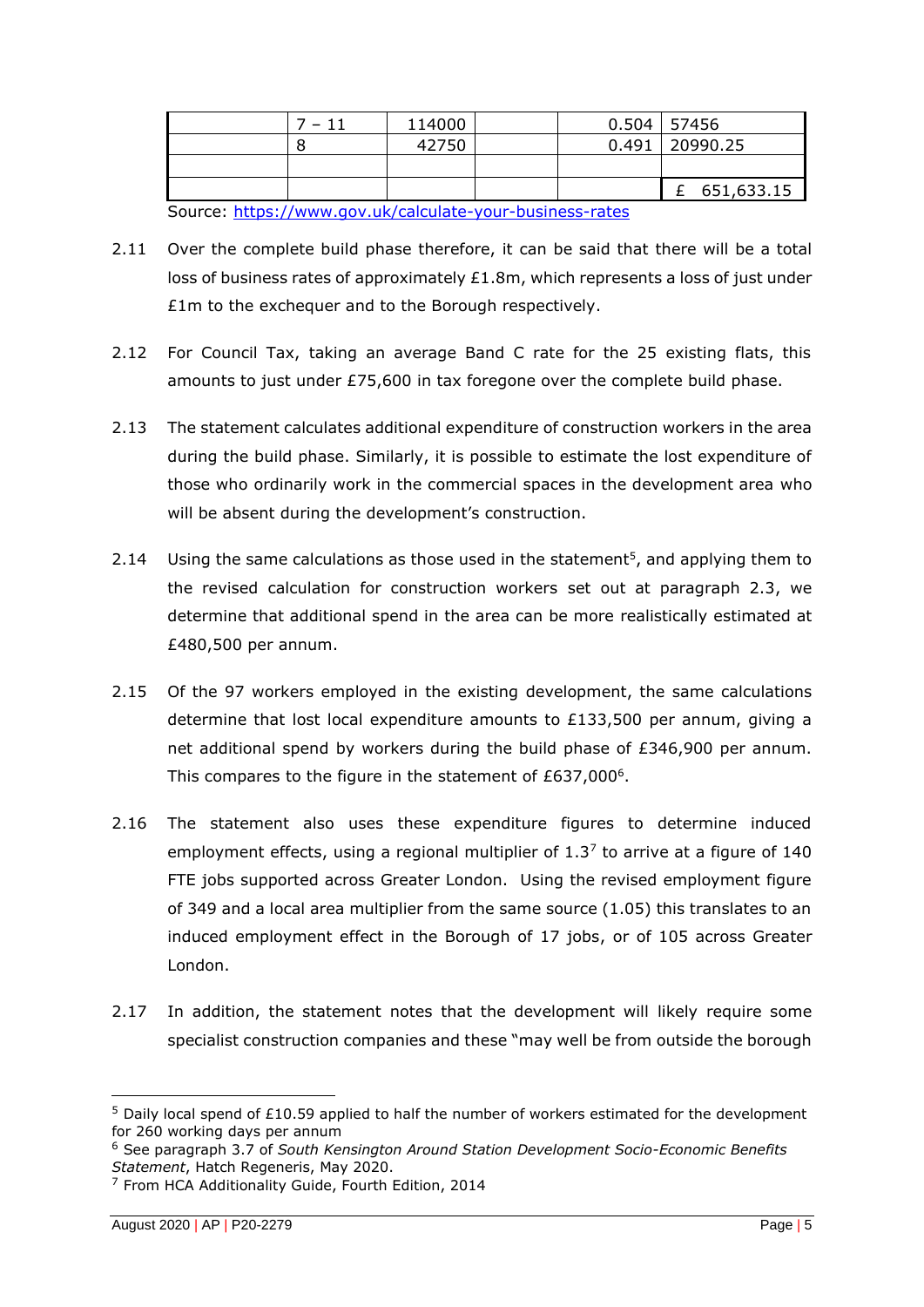and the wider London area. As such, it would seem prudent to assume that a proportion of the temporary construction jobs generated will be imported, thus limiting the employment benefits to the local area and the Borough.

2.18 It is possible to determine from Census data, the origin of workers in the Borough. This shows that just under 89% of those that work in the Borough live outside it. On this basis, the local construction employment impact of the development would be as low 39 per annum.

### **ENVIRONMENTAL FACTORS**

2.19 Finally, there are costs associated with the disruption arising from large construction projects such as the proposed development. These have been identified in various studies to assess the social costs of major construction works. Figure 2.1 shows one such example, categorising costs in terms of Traffic, Economic, Ecological/Social and Pollution.





# Source: Gilchrist and Allouche, 2005<sup>8</sup>

<sup>8</sup> Gilchrist, A., Allouche, E.N., 2005. Quantification of social costs associated with construction projects: state-of-the-art review. Tunn. Undergr. Space Technol. 20 (1):89–104. [http://dx.doi.org/10.1016/j.tust.2004.04.003.](http://dx.doi.org/10.1016/j.tust.2004.04.003)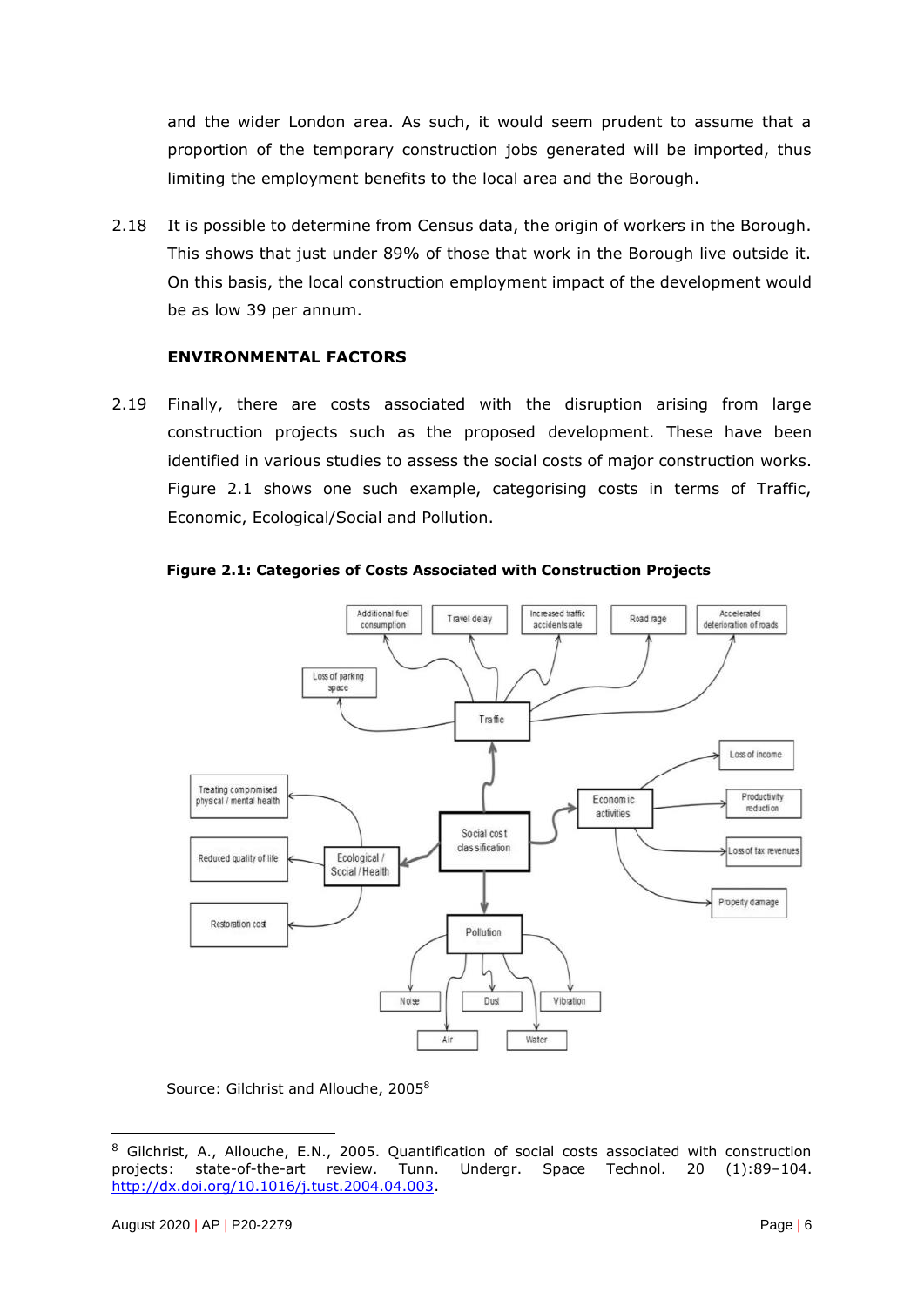- 2.20 Further studies have placed values on certain costs, for example a cost of £6.25 per day, per house located within 150 metres of a construction site in residential environments<sup>9</sup>.
- 2.21 While it is beyond the scope of this report to assess the social and environmental costs of the construction phase, a report that does assess the temporary construction benefits as part of a socio-economic analysis, must account for the temporary construction costs if it is to fully identify the impacts of a major development scheme.

|                                                      | <b>Gross Benefit</b> | <b>Local Benefit</b> | Cost           |
|------------------------------------------------------|----------------------|----------------------|----------------|
| <b>Construction Employment</b>                       | 349                  | 39                   |                |
| <b>Induced Employment</b>                            | 105                  | 17                   |                |
| <b>Worker Spend</b>                                  | £ 480,500            |                      |                |
| <b>Lost Worker Spend</b>                             |                      |                      | £ 133,500      |
| <b>Lost Business Rates</b>                           |                      |                      | 651,633<br>£   |
| <b>Lost Council Tax</b>                              |                      |                      | 27,485<br>£    |
| <b>Environmental Cost</b>                            |                      |                      | Not calculated |
| <b>TOTAL*</b>                                        |                      |                      |                |
| Jobs                                                 | 454                  | 56                   |                |
| Financial                                            | £ 480,500            |                      | £ 812,618      |
| *Per year of build                                   |                      |                      |                |
| <b>NET BENEFIT</b><br>(excluding environmental cost) | £ 332,118            |                      |                |

#### **Table 2.2: Temporary Impacts of Construction Phase per year**

<sup>&</sup>lt;sup>9</sup> Çelik, T., 2014. Developing a Building Construction Associated Social Cost Estimation System for Turkish Construction Industry. University of Salford.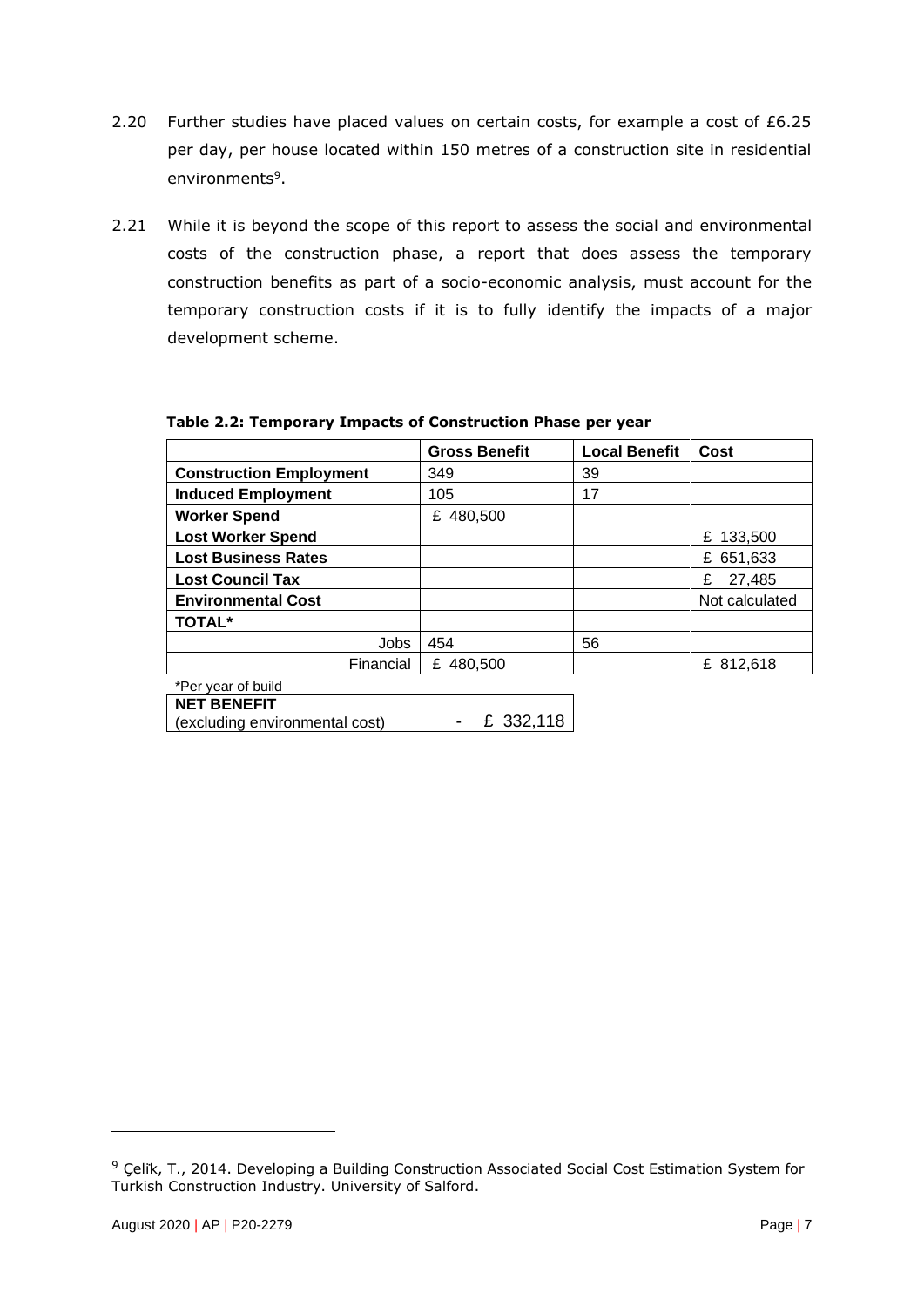# <span id="page-9-0"></span>**3. OPERATIONAL IMPACTS**

- 3.1 This section of the statement uses recognised approaches to calculating GVA impact of jobs and wages, based on the amount of commercial space and number of jobs expected to be created at the development.
- 3.2 As has been noted however, as these calculations provide only gross positive impacts. The statement does not attempt to consider or assess if these impacts are likely to be net additional benefits to the Royal Borough of Kensington and Chelsea (RBKC), or if they are simply drawn from elsewhere in the area such that the net effect is much more limited.
- 3.3 One way to determine this is to consider the recent growth of local business space. If there is a clear trend of net growth in business and retail space locally, this implies that newly created space has been or is being filled, creating net business growth overall.

# **3.4 RETAIL**

Unfortunately, this is not the case in the retail sector by any means. Analysis of the Council's Annual Monitoring Reports reveals overall declines in retail floorspace. Figure 3.1 shows the net losses in retail space that have occurred in the Borough since 2016/17.



**Figure 3.1: Net Change in Retail Floorspace in Borough of Kensington and Chelsea 2016/17 to 2018/19**

#### 3.5 This is acknowledged in the Annual Monitoring Report, which comments that: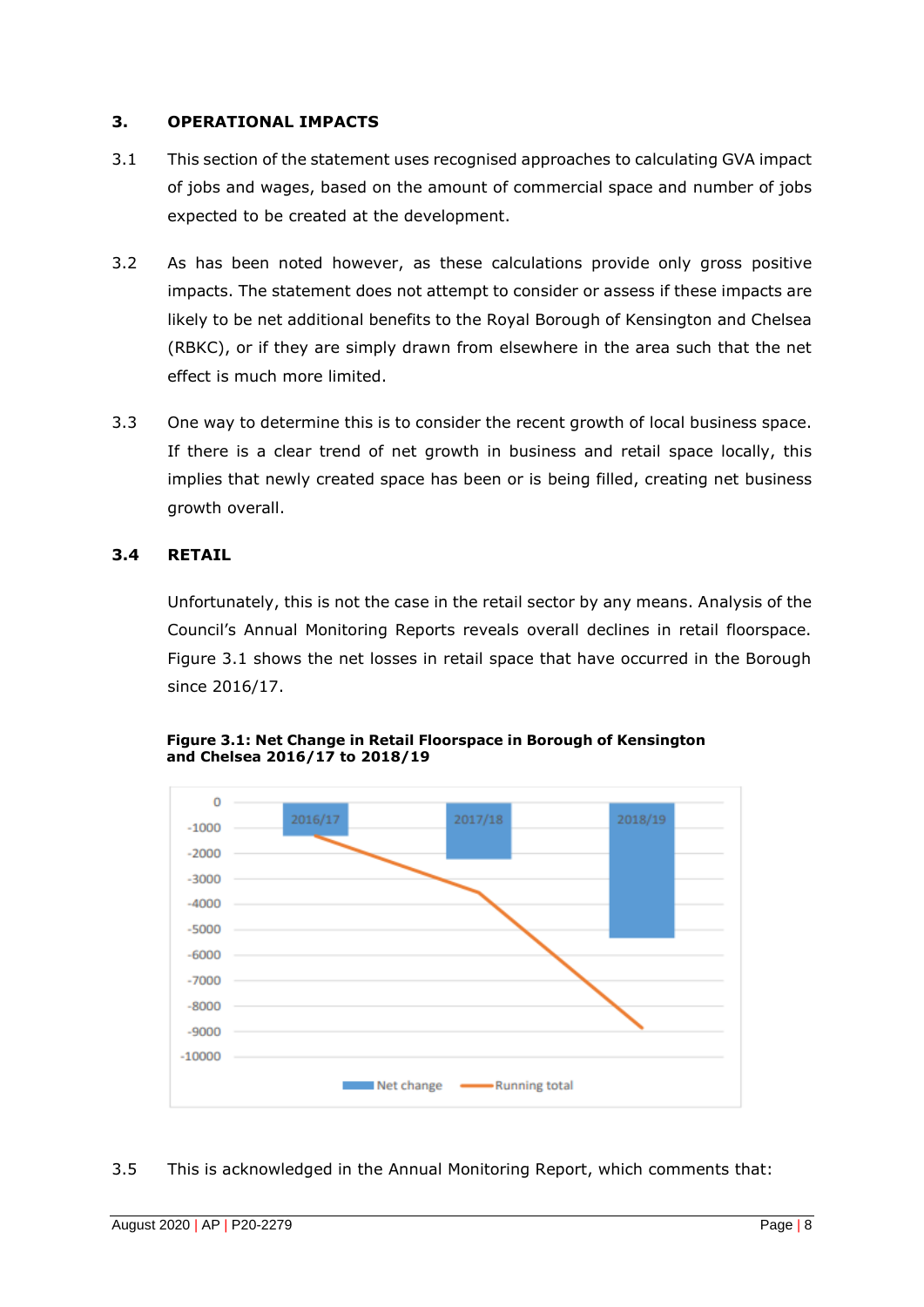*"whilst the Council may have the policies in place which will seek to maintain the core retail function of our larger centres, the market is not delivering the new class A1 shopping floorspace that the RLNA\* would suggest is "needed". This might suggest that the RLNA may have overestimated this need."*

*"… this loss is perhaps indicative of the changing retail sector and a reduction in the need for bricks and mortar stores."*

\* Retail & Leisure Needs Assessment

- 3.6 Whilst it is not picked up in the monitoring report, this failure of the market to deliver retail floorspace, is exactly mirrored in the office market, as shall be examined. The failure in the retail market to deliver new floorspace is taken as a sign that demand has been over estimated. As such, the same interpretation must apply to the same failure in the office market.
- 3.7 Furthermore, the failure of the office market to convert permissions to floorspace can be no less indicative of a changing sector, and of a reduction in need for both retail and office floorspace, the former of which is noted in the Monitoring Report, while neglecting to reach the same conclusion for the office market.
- 3.8 It is also notable that these trends have been observed prior to the onset of the Coronavirus pandemic, which it is widely accepted will further dampen demand for office floorspace. The effects of the pandemic are considered separately and in the conclusion of this report.

### **3.9 OFFICE**

Further analysis of RBKC Annual Monitoring Reports reveals that in the nine years to 2019, only once has there been a net increase in completions of B1 office floorspace, while a net decrease occurred in all of the remaining eight years.

- 3.10 On this basis, it is not possible to infer that new office development, in isolation, will create any net growth in floorspace in the Borough, because there has been no such growth historically and indeed a persistent trend of overall declines in floorspace. As such, the proposal cannot be assumed to create any net growth in business activity and employment.
- 3.11 Figure 3.2 set out the changes in B1 office floorspace in the Borough since 2010.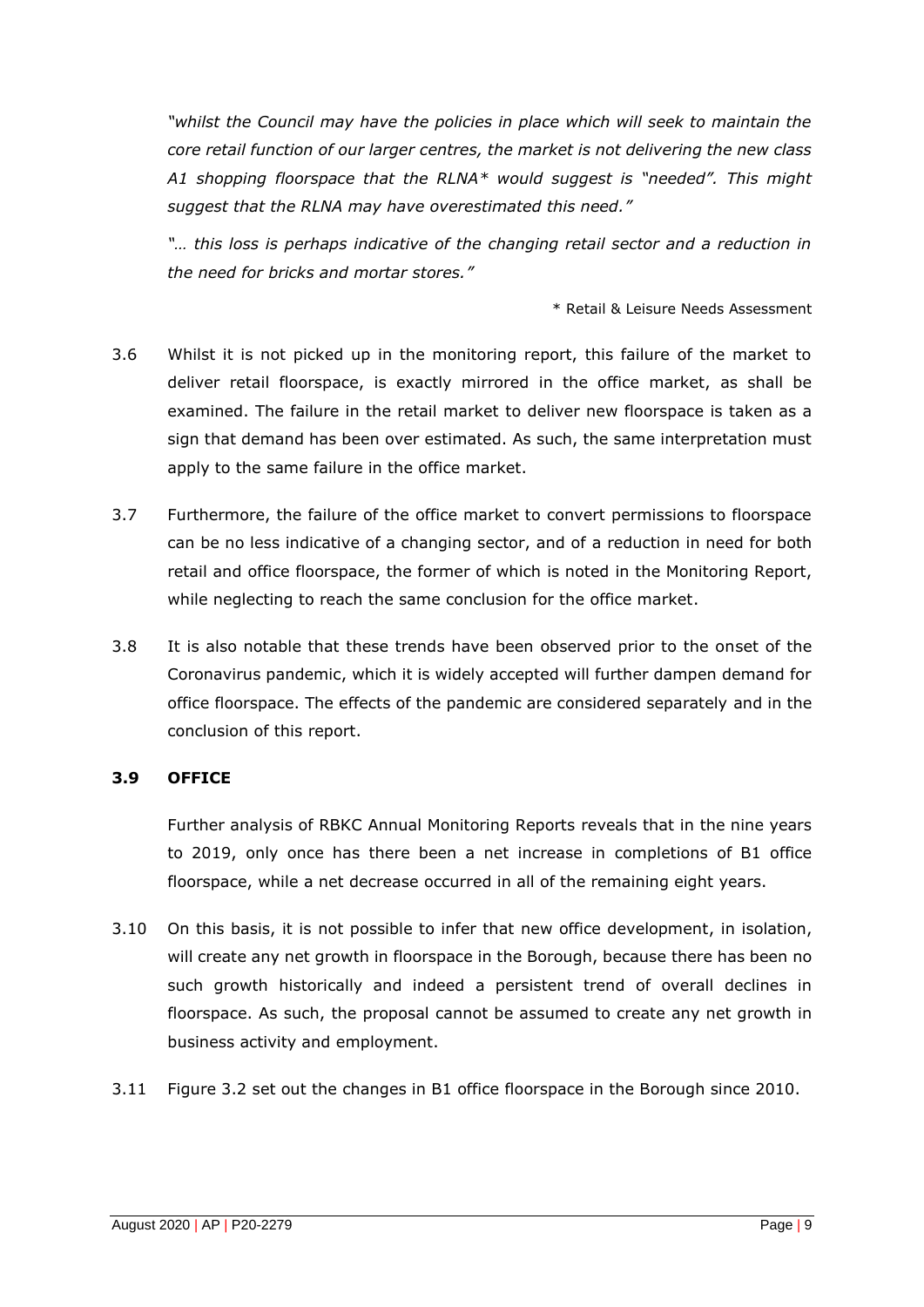



- 3.12 Also telling is that the number of *permissions* granted in the Borough which have remained net positive for the last four years - have failed to have a notable impact on completions. This is a clear indication of demand failing to be translated into completed floorspace and further confirmation that new space created can not be counted as net additional space, nor as associated additional economic activity.
- 3.13 While the metrics used in the statement to calculate gross employment impacts of the scheme in operation are reasonable, these numbers as well as those for **wage earnings**, **gross value added** and **business rates** revenue, cannot be included with any confidence as a net benefit to the Borough given the 'on the ground' reality of declining overall business floorspace.
- 3.14 This indicates that new space is simply replacing old space, resulting in net losses of space according to the Annual Monitoring data, so that gross benefits are negated or substantially reduced. Until trends in floorspace growth show signs of reversing, the net economic impacts are likely to be negative, owing to the creation of over-capacity in both office and retail markets.
- 3.15 While it is possible that new space created may be filled, the evidence is clear from the monitoring data that this will create voids elsewhere in the Borough, placing pressure on small landlords. Voids have negative socio-economic impacts in terms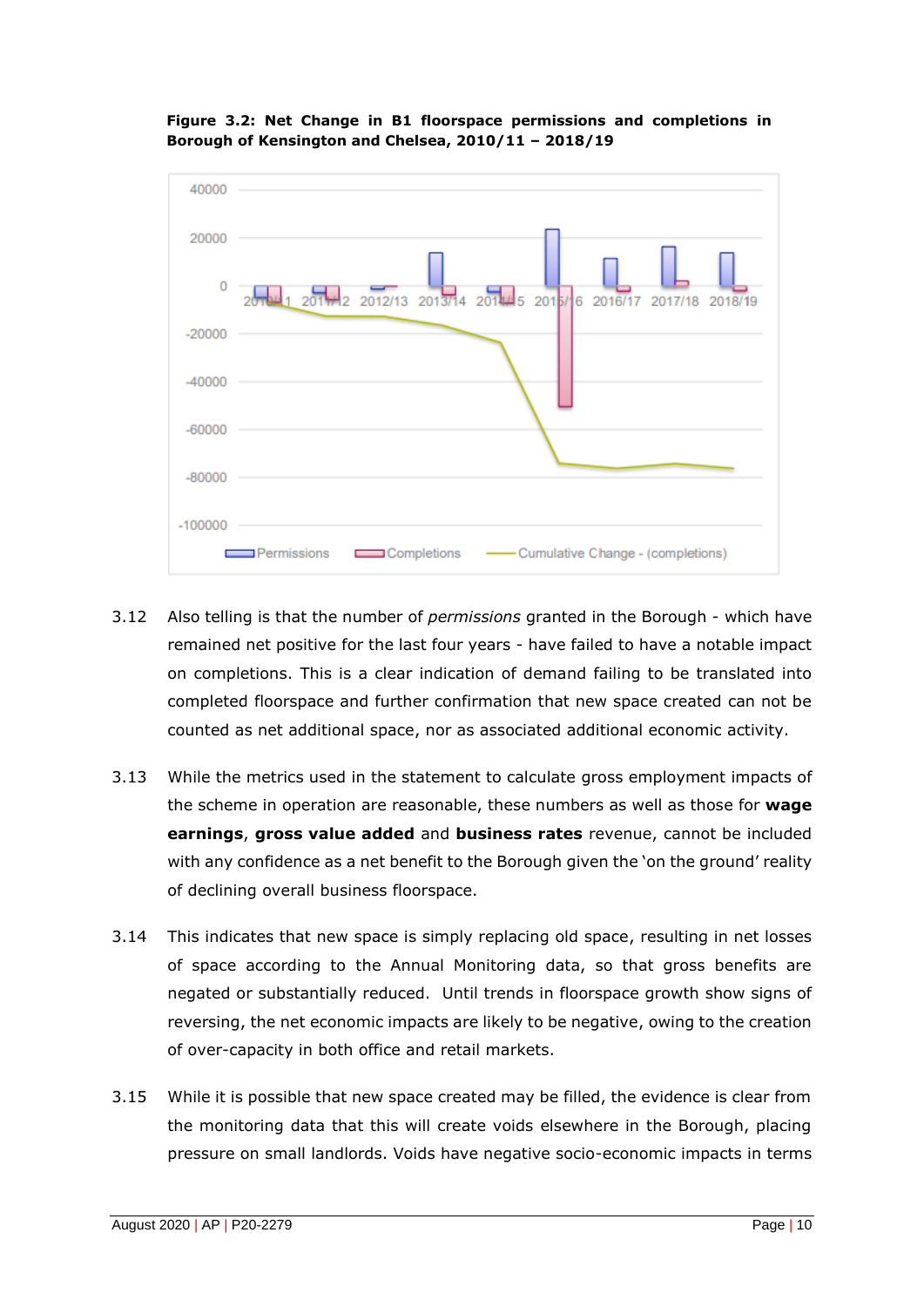of revenue generation as well as negative impacts for the urban environment and street scene.

# **SOCIO-ECONOMIC IMPACTS**

- 3.16 The socio-economic benefits statement identifies social benefits associated with the residential component of the proposed development. This comprises 50 residential units, with 17 identified as affordable.
- 3.17 The provision of affordable housing is key for any new residential development in the Borough. This is made clear in the recently published supplementary planning document (SPD), *RBKC Community Housing,* June 2020.
- 3.18 This has updated the definitions and requirements for new developments, identifying a requirement for Social/Affordable Rent, and Intermediate Rent as its two forms of Community Housing. Social Rent refers to homes owned by Registered Housing Providers or Local Authorities, while Affordable Rent applies to those homes offered for rent on the basis of the "London Affordable Rent" level, set by the Greater London Authority. Intermediate Rent, as the name suggests, is a rental or purchase option that sits between market housing and socially rented housing.
- 3.19 The new SPD standards for new residential developments, allow for 65% market homes, 25% Social Rent and 10% Intermediate Rent. The residential component referred to in the application as "affordable housing" falls in the category of Intermediate Rent only, with rent of  $£1,300$  pcm for a 2-bed flat, as identified in the application Financial Viability Assessment.
- 3.20 It is notable therefore that the average annual salaries as stated in the Socioeconomic Benefits Statement for retail and office workers expected at the development are £14,318 and £40,471 respectively. This compares to the stated household income requirement for said 2-bed flat of £55,906.
- 3.21 None of the residential component of the proposed development offers the Social Rent element as defined in the Council's SPD, where a minimum threshold of 25% of the residential development is required.
- 3.22 Based on the Accommodation Schedule on p273 of the Design and Access Statement, (document 28 of 28), 1,348sq m of floorspace is afforded to Intermediate Rent properties, amounting to 27% of the total 4,931sq m of residential space. The remainder is allocated to private market housing.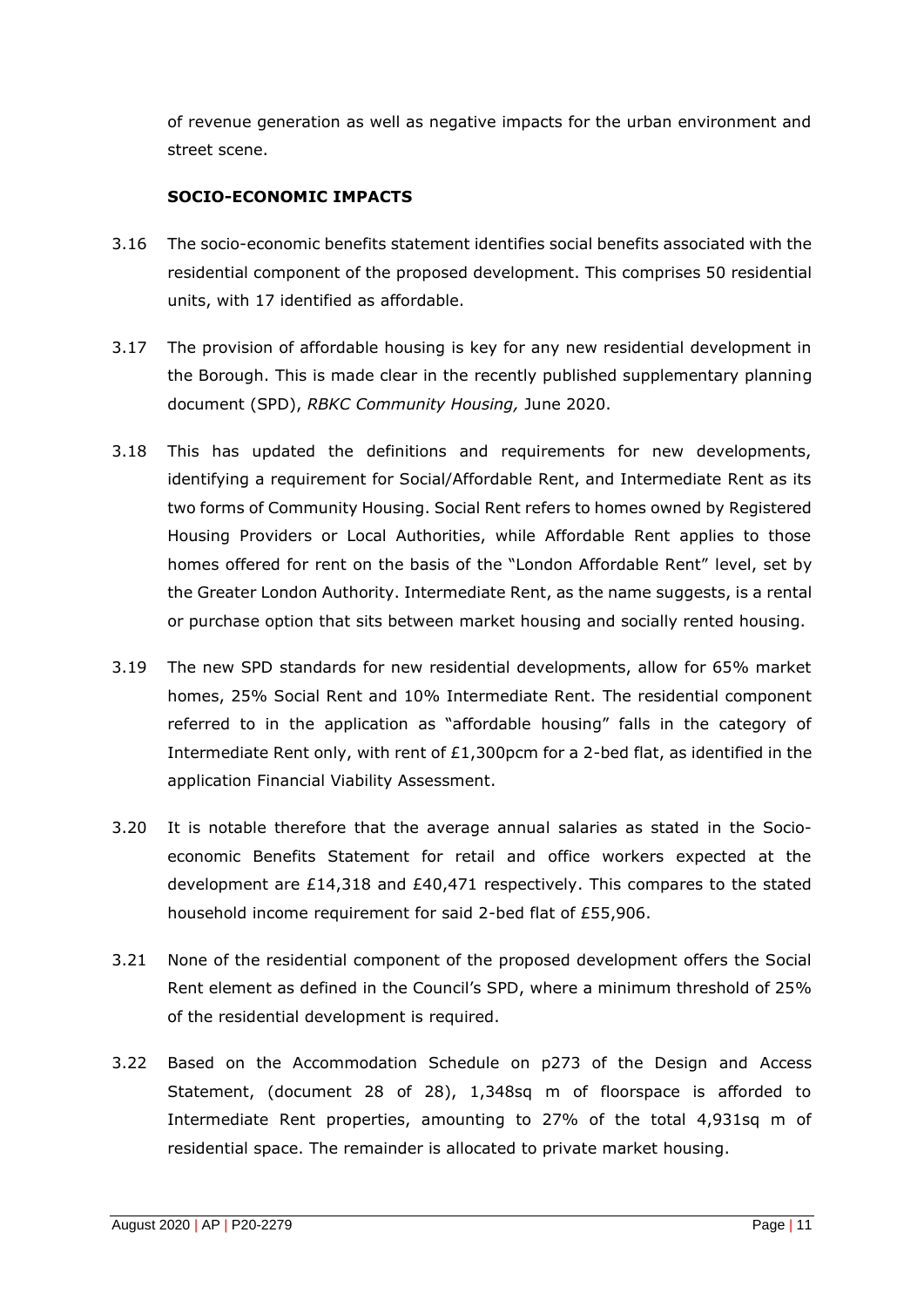3.23 As such, the residential components of the development as proposed, do not meet the relevant thresholds set by the SPD. The development proposals are set against the SPD thresholds in the table below:

|                                                                   | <b>Private</b> | <b>Social Rent</b> | <b>Intermediate Rent</b> |  |  |  |  |
|-------------------------------------------------------------------|----------------|--------------------|--------------------------|--|--|--|--|
| RBKC SPD                                                          | 65%            | 25%                | 10%                      |  |  |  |  |
| Development                                                       | 73%            | 0%                 | 27%                      |  |  |  |  |
| Table 3.1: RBKC Community Housing Thresholds (SPD) vs Development |                |                    |                          |  |  |  |  |
| <b>Proposal Thresholds</b>                                        |                |                    |                          |  |  |  |  |

- 3.24 The importance of "affordable housing" in the Borough is clear, given that the Borough contains areas that are among the 10% most deprived in the country for Barriers to Housing Services.
- 3.25 The impacts of the housing challenges face in the Borough on its populations and household can be seen in Figure 3.1. This shows how development that has taken place in the last decade at least, has done nothing to prevent an overall decline in the total number of residents, of working-age people, and of households. The current population estimate for the Borough of 156,100 is the lowest it has been in almost twenty years $^{10}$ .



**Figure 3.1: Household and Population Change 2010-2018**

 $10$  ONS midyear population estimates, Royal Borough of Kensington & Chelsea - 2000: 154,700; 2019: 156,100.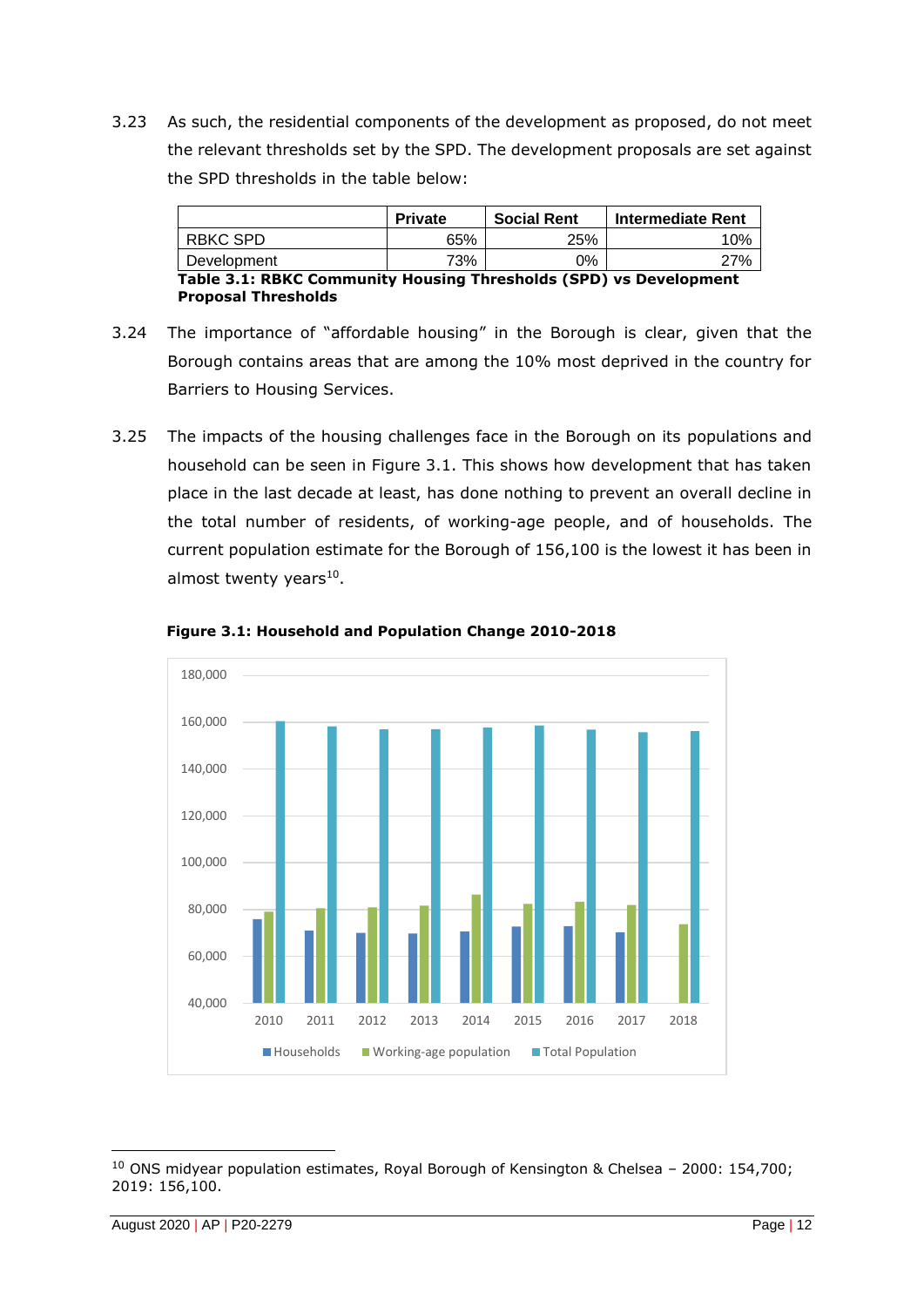- 3.26 While the provision of new housing is clearly important, it is vital to understand the nature of housing need in the Borough. The Council has identified a clear need for community housing and housing that is accessible to more people. The well-known challenges in terms of affordability alone make this clear.
- 3.27 What must also be understood however, is the nature of need and demand for private market housing. One way to understand this is to determine which cohorts of the workforce would typically be able to afford an average property in South Kensington. In 2019, the average price of a property in the SW7 postcode area was just over  $£1.4m$ . Based on an earnings multiple of  $4.5$ , an average earnings threshold of over £300,000 would be required for a mortgage at this level.
- 3.28 The private housing element of the development will be meeting the needs of a very small, top earning cohort of people, although it represents 73% of the housing element proposed. To start to quantify this, it can be determined from the ONS earnings surveys<sup>11</sup> that the highest earning decile in the Greater London region, earns on average £93,870. What becomes clear therefore is that private housing in the Borough can only be meeting the needs of the wealthiest people, nationally and internationally, who will need to be earning substantially more than even the highest earning 10% of the wider London workforce, to afford private housing in South Kensington.
- 3.29 As for the quantum of housing in the proposed development, it contributes 25 net additional units (25 existing that will be lost and 50 new units), and around 65 residents net. These numbers cannot be regarded as a sufficient or appropriate contribution for a development of the overall size proposed.
- 3.30 Based on the average number of people per residence in the Borough, the socioeconomic benefit statement calculates the residential component is likely to house around 130 residents. Of these, 90 would be of working age.
- 3.31 Calculations are then made to estimate earnings and expenditure by these residents as well as Council Tax payments, the assumption being that these amounts would bring additional revenue expenditure and taxes to the area and to the Council.

<sup>&</sup>lt;sup>11</sup> Office for National Statistics, Annual Survey of Hours and Earnings, 2019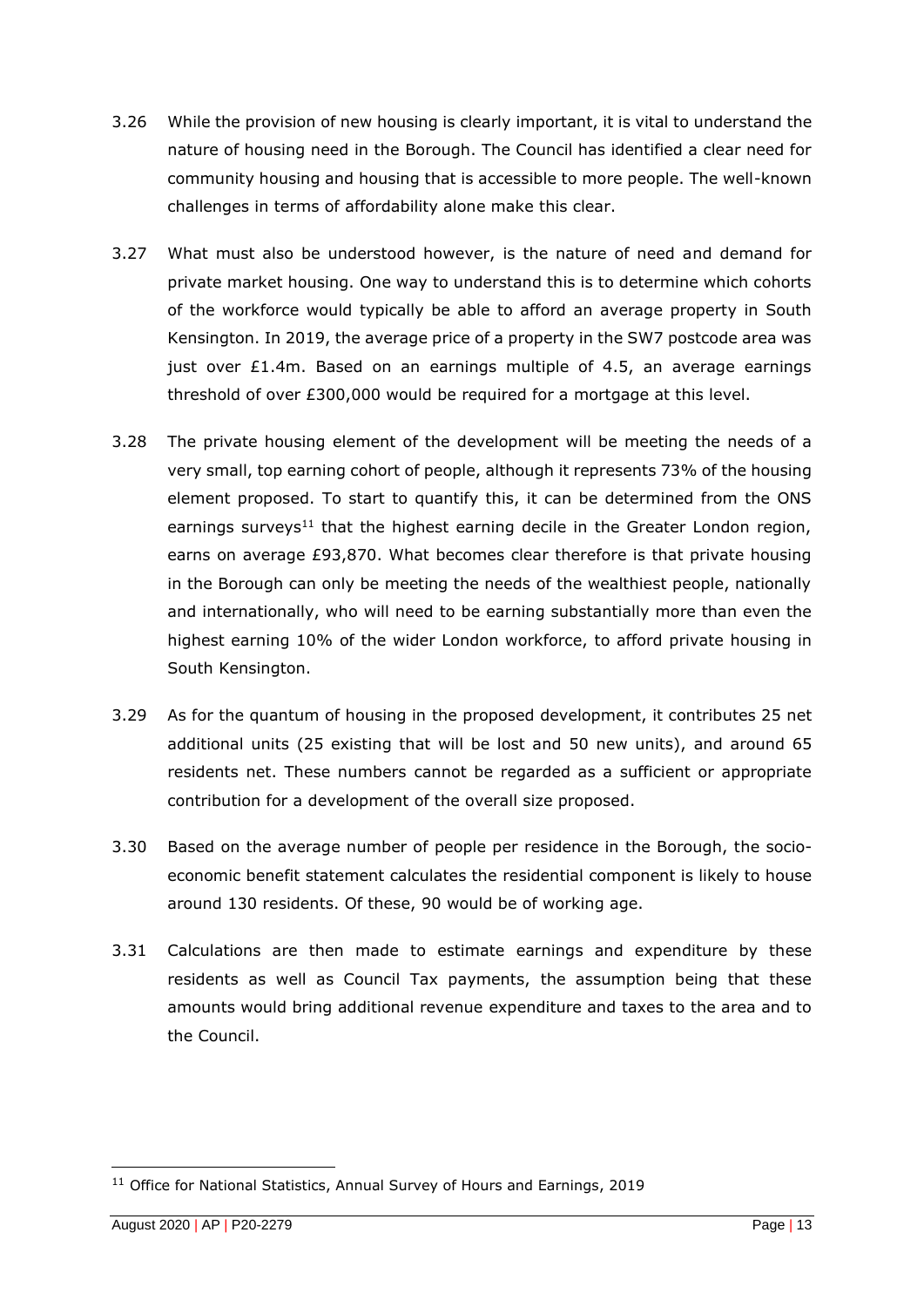- 3.32 As has been made clear throughout this assessment however, these amounts can only be considered additional if they can be counted as net additional benefits to the existing economic base.
- 3.33 At the very least, all of the demographic and economic benefits quoted in relation to new residents, their earnings, expenditure and Council Tax payments should be reduced by 50% to account for the net increase of 25 homes rather than 50, to derive the **net** benefits. Further, the lack of growth in numbers of households and of the population in the last decade suggests that, similarly to the office and retail elements, there is likely to be limited or zero growth in the Borough overall as a result of this small residential development.
- 3.34 The evidence therefore suggests there is little in the development to suggest that, in its proposed form, it can address the housing and employment challenges in the Borough or deliver any significant net social or economic benefits to the Borough.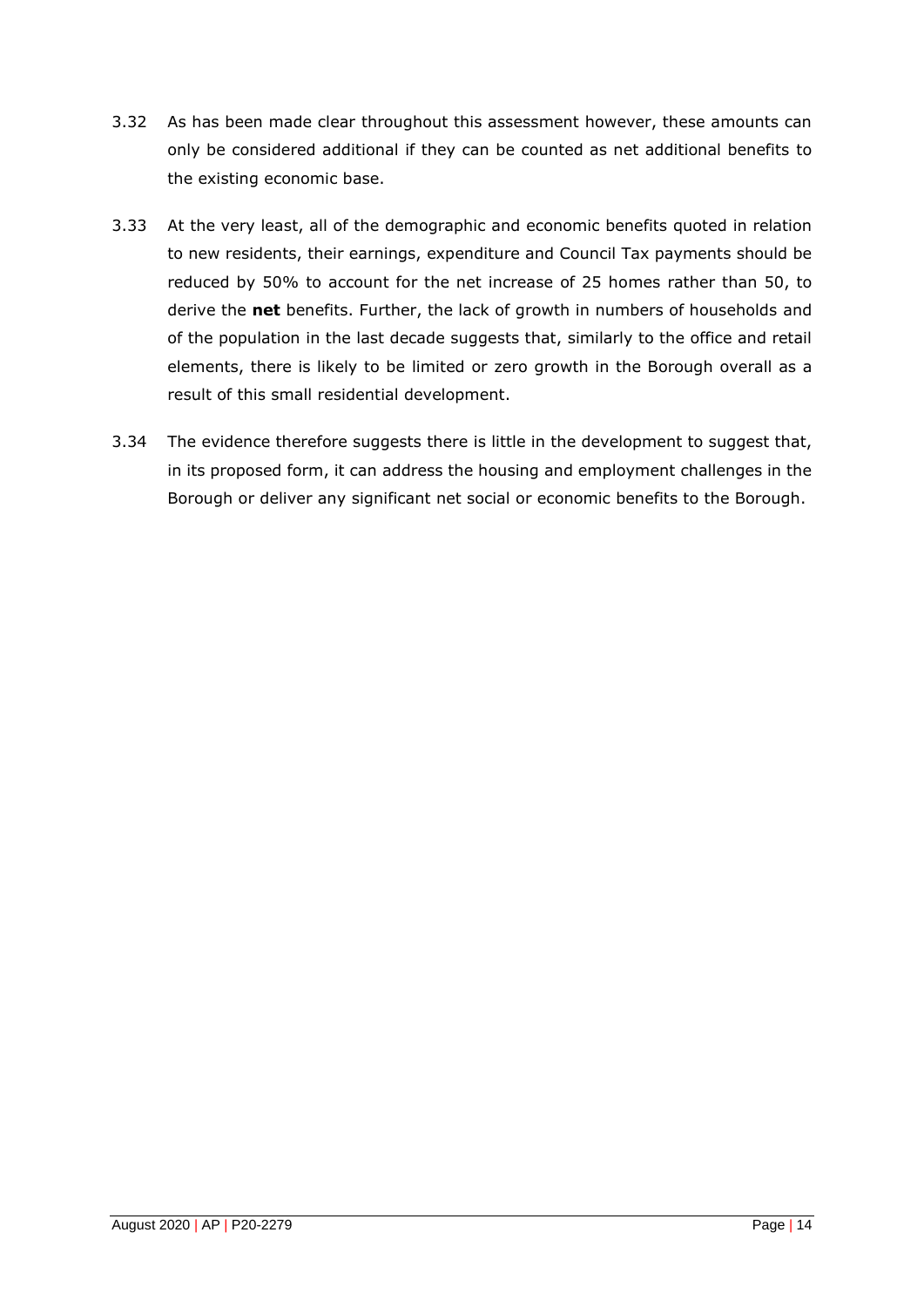#### **4. COVID-19 and CONCLUSION**

- 4.1 This assessment has considered each of the sections contained in the Socio-Economic Benefits Statement in order to present a more complete, net benefits picture of the impacts resulting from the proposed development. There are some impacts that require in depth studies and analysis beyond the scope of this report, such as environmental costs of construction or the social benefits of community housing. However, the assessment does show that for the proposed development, it is neither helpful nor appropriate to **only** assess gross benefits without weighing these against costs incurred such as lost revenues or displacement effects.
- 4.2 For the temporary benefits associated with the construction phase, the net financial benefits are shown to amount to minus £333,000 per annum, while the employment impact in the Borough is reduced to 56 jobs per annum.
- 4.3 For the operational benefits associated with the office and retail components, clear evidence is presented that there is currently insufficient demand to generate net growth in the Borough's office and retail sectors through new developments. Analysis of floorspace development has shown that demand has been overestimated in both office and retail sectors, over a number of years, and that what demand there is has not translated into net floorspace growth.
- 4.4 In light of this, **none** of the gross economic benefits associated with the proposed development in operation – namely the employment, earnings, GVA (gross value added) – can be considered reliable or worthy of serious consideration as true net benefits of the scheme to the Borough. The historic and ongoing trend of negative floorspace growth is a clear indication of a net demand deficit that existed before the onset of the Covid-19 pandemic.
- 4.5 The Covid-19 pandemic has added an entirely new dimension that is expected to further and significantly curtail demand for office space. This has been reinforced by many professional opinions in the sector. Colm Lauder, Senior Real Estate Analyst at Investment Bank Goodbody, has noted that;

*"The struggles of the office sector began long before lockdown. The London office market has been underperforming since 2016, and market rental growth was already dampened prior to Covid-19.*

*This has resulted in a tenant's market for the past four years, with landlords offering incentives including rent-free periods, shorter leases and more frequent*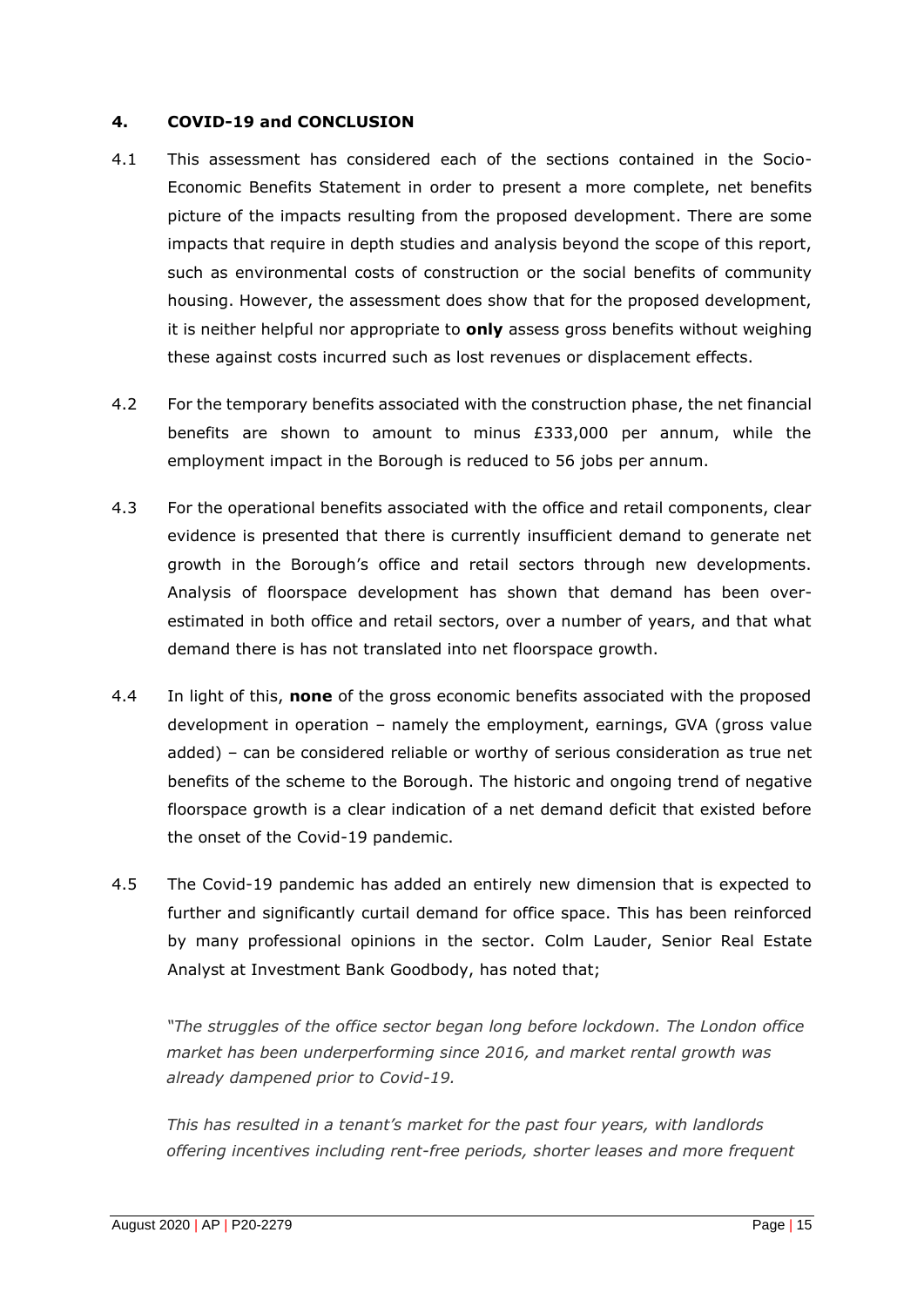*break clauses to drum up sufficient business, and Covid-19 has undoubtedly accelerated this." 12*

4.6 Similarly, a recent article for the Guardian stated that;

*"many companies have signalled they will continue to allow staff to work from home, an indication that the pandemic has prompted a major shift in the officebased culture that has been a hallmark of city firms for generations."* <sup>13</sup>

- 4.7 The knock-on effects for a retail sector that, in the centre of cities and areas like Kensington and Chelsea particularly, relies on a large inflow of commuter workers rather than a shrinking cohort of resident workers, is certain to be profound. This is already in evidence with the closure of 30 Pret-a-Manger stores announced in August 2020 and a plan to cut almost 3,000 staff.
- 4.8 While it is still not possible to quantify the impacts of the pandemic in economic terms at the local office and retail market level, there can be little doubt that demand for floorspace will continue to fall in the short to medium-term.
- 4.9 This means that new floorspace developments devised before the pandemic, on out of date demand assumptions that were already questionable, present a serious risk of stranded assets if plans are to go ahead on this basis.
- 4.10 As to the social benefits to the Borough, the statement considers these to come largely from the housing component of the development. It states as follows on page 15:

*In addition to being a cultural destination for London's tourism industry, South Kensington also plays a major role as a residential neighbourhood in the borough. As such, the Proposed Development is also expected to see the delivery of 50 residential units ranging from one to four bedrooms and a mix of tenures (i.e. affordable and private units). Of the 50 units proposed, 33 are anticipated to be private, with the rest (i.e. 17 units) delivered as affordable units.*

*The construction of new houses and in particular the delivery of 17 affordable units will contribute to RBKC Council's ambition to reinforce South Kensington's (and the borough's) reputation as an attractive place to live, whilst also improving people's quality of life by increasing the diversity of housing within the borough.*

4.11 It is agreed that South Kensington should play a role as a residential neighbourhood in the Borough, not least in light of its declining population. Unfortunately, the

<sup>12</sup> *"Office sector faces 'evolve or die' moment"* Colm Lauder, Estates Gazette, 6th August 2020.

<sup>&</sup>lt;sup>13</sup> "No return of workers to offices could cost UK economy £480bn" Simon Goodley, The Guardian, 30th August 2020